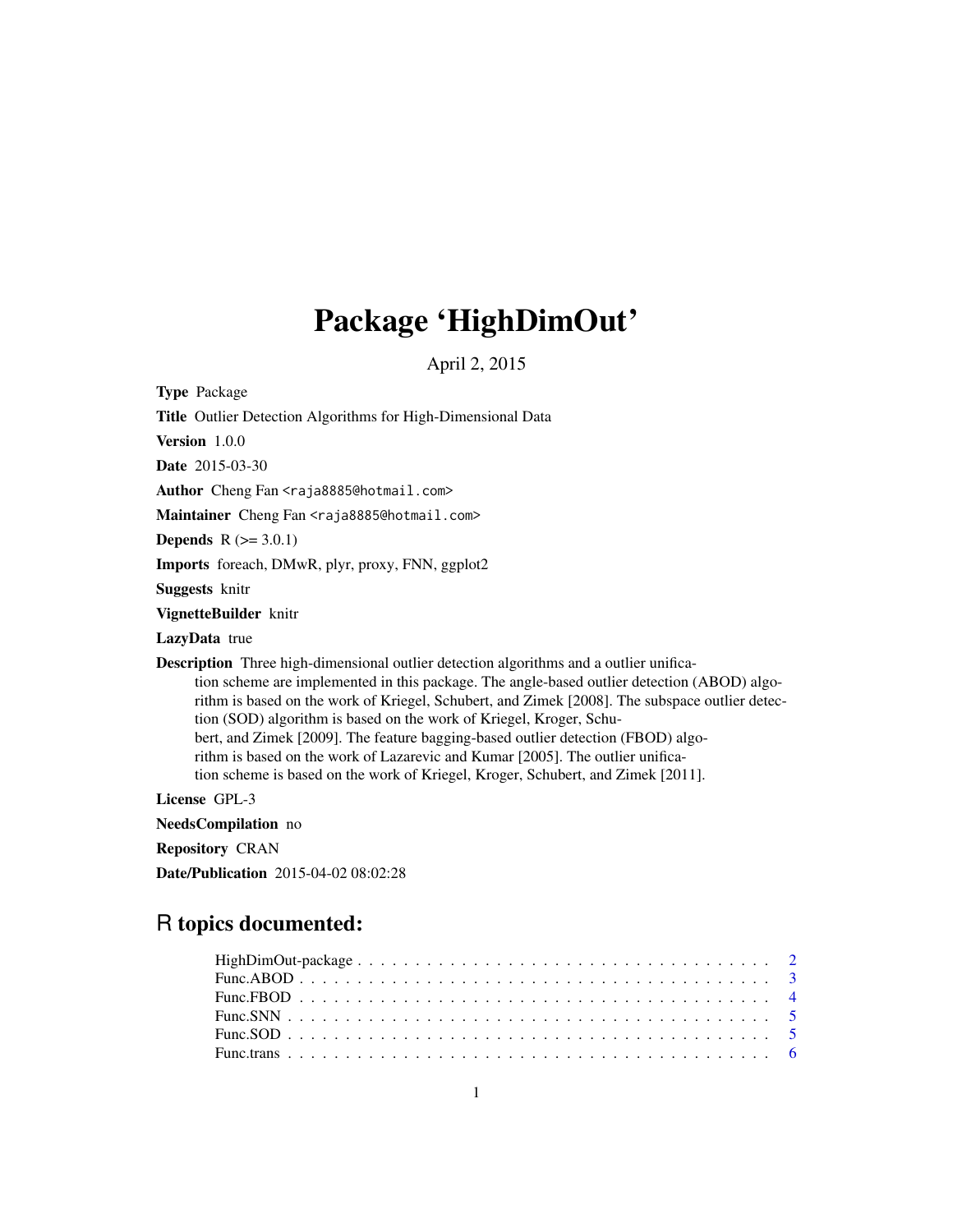<span id="page-1-0"></span>

| Index |  |
|-------|--|

HighDimOut-package *Outlier Detection Algorithms for High-Dimensional Data*

#### Description

Three high-dimensional outlier detection algorithms and a outlier unification scheme are implemented in this package. The angle-based outlier detection (ABOD) algorithm is based on the work of Kriegel, Schubert, and Zimek [2008]. The subspace outlier detection (SOD) algorithm is based on the work of Kriegel, Kroger, Schubert, and Zimek [2009]. The feature bagging-based outlier detection (FBOD) algorithm is based on the work of Lazarevic and Kumar [2005]. The outlier unification scheme is based on the work of Kriegel, Kroger, Schubert, and Zimek [2011].

#### Details

| Package: | <b>HighDimOut</b> |
|----------|-------------------|
| Type:    | Package           |
| Version: | 1.0               |
| Date:    | 2015-03-30        |
| License: | MIT               |

#### Author(s)

Cheng Fan

Maintainer: Cheng Fan <raja8885@hotmail.com>

#### References

Hans-Peter Kriegel, Matthias Schubert, Arthur Zimek. Angle-based outlier detection in highdimensional data. KDD 2008, 444-452.

Hans-Peter Kriegel, Peer Kroger, Erich Schubert, Arthur Zimek. Interpreting and Unifying Outlier Scores. SDM 2011, 13-24.

Hans-Peter Kriegel, Peer Kroger, Erich Schubert, Arthur Zimek. Outlier Detection in Axis-Parallel Subspaces of High Dimensional Data. PAKDD 2009, 831-838.

Aleksandar Lazarevic, Vipin Kumar. Feature bagging for outlier detection. KDD 2005, 157-166.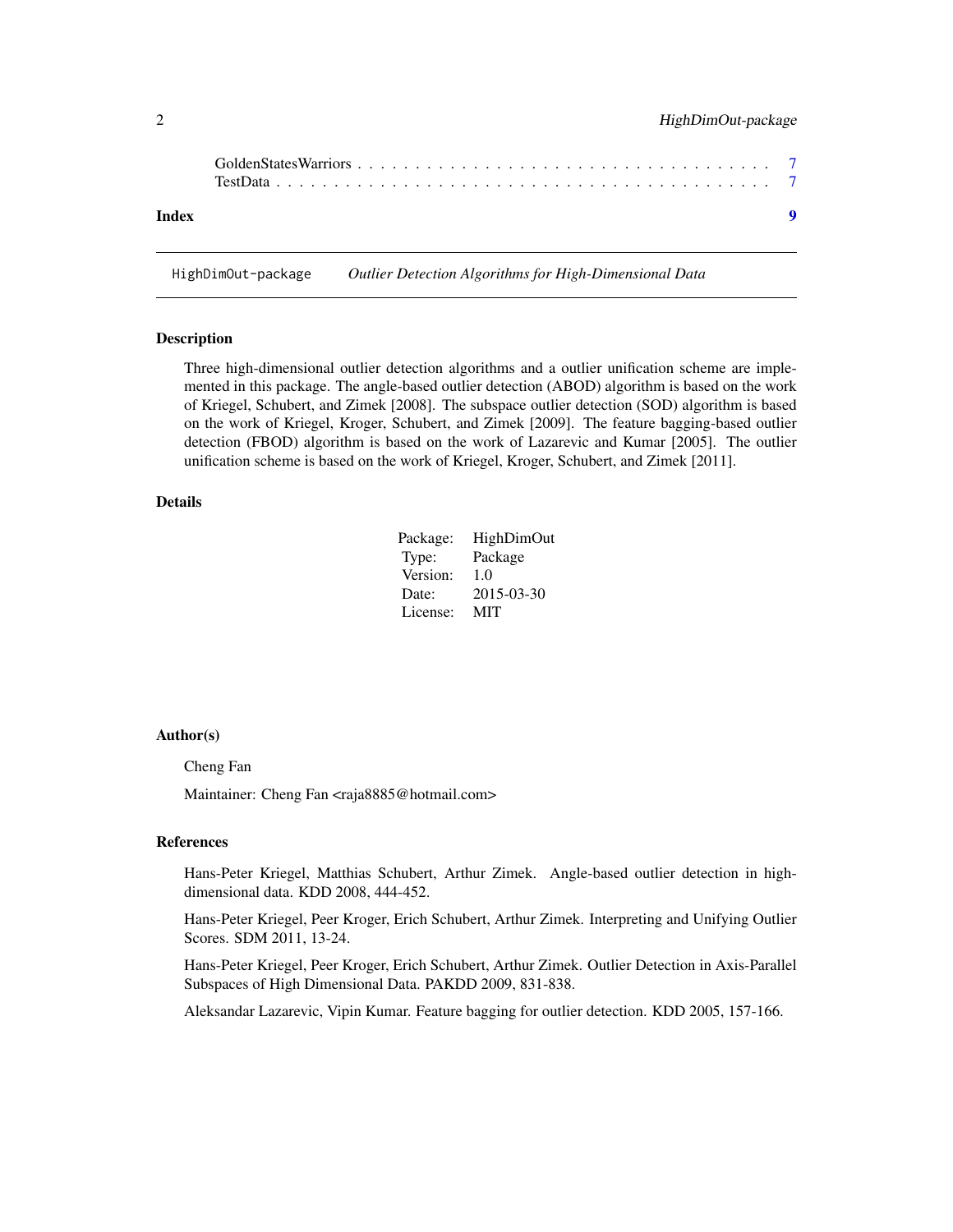<span id="page-2-0"></span>

#### Description

This function performs the basic and aprroximated version of angle-based outlier detection algorithm. The ABOD method is especially useful for high-dimensional data, as angle is a more robust measure than distance in high-dimensional space. The basic version calculate the angle variance based on the whole data. The results obtained are more reliable. However, the speed can be very slow. The approximated version calculate the angle variance based on a subset of data and thereby, increasing the calculation speed. This function is based on the work of Krigel, H.P., Schubert, M., Zimek, A., Angle-based outlier detection in high dimensional data, 2008.

#### Usage

Func.ABOD(data, basic = FALSE, perc)

#### Arguments

| data  | is the data frame containing the observations. Each row represents an observa-<br>tion and each variable is stored in one column.          |
|-------|--------------------------------------------------------------------------------------------------------------------------------------------|
| basic | is a logical value, indicating whether the basic method is used. The speed of<br>basic version can be very slow if the data size is large. |
| perc  | defines the percentage of data to use when calculating the angle variance. It is<br>only needed when basic=F.                              |

#### Value

The function returns the vector containing the angle variance for each observation

#### Examples

```
library(ggplot2)
res.ABOD <- Func.ABOD(data=TestData[,1:2], basic=FALSE, perc=0.2)
data.temp <- TestData[,1:2]
data.temp$Ind <- NA
data.temp[order(res.ABOD, decreasing = FALSE)[1:10],"Ind"] <- "Outlier"
data.temp[is.na(data.temp$Ind),"Ind"] <- "Inlier"
data.temp$Ind <- factor(data.temp$Ind)
ggplot(data = data-temp) + geom\_point(aes(x = x, y = y, color=Ind, shape=Ind))
```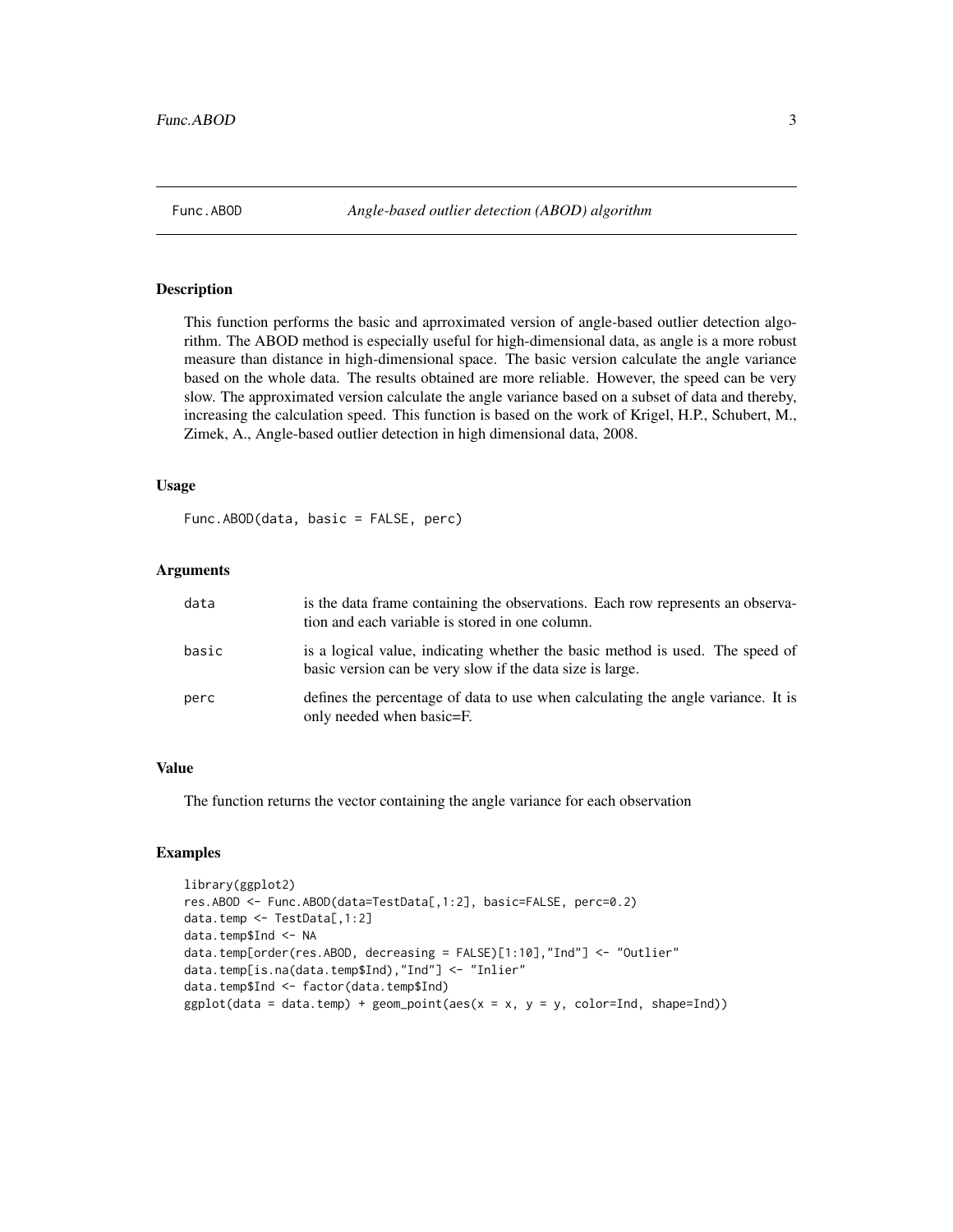<span id="page-3-0"></span>

#### Description

This function performs feature-bagging based outlier detection algorithm The implemented method is based on the work of "Lazarevic, A., Kumar, V., Feature bagging for outlier detection, 2005" This method can be regarded as an ensemble method, which based on the results of local outlier factor (LOF). During each iteration, a random subset of variables, whose size is randomly chosen between d/2 to d (where d is the dimensionality of the input data), is selected. The LOF method is applied to calculate the LOF scores based on the selected data subset. The final score of FBOD is the cumulative sum of each iteration.

#### Usage

Func.FBOD(data, iter, k.nn)

#### Arguments

| data | is the data frame containing the observations. Each row represents an observa-<br>tion and each variable is stored in one column. |
|------|-----------------------------------------------------------------------------------------------------------------------------------|
| iter | is the iteration used.                                                                                                            |
| k.nn | is the value used for calculating the LOF score                                                                                   |

#### Value

The function returns a vector containing the FBOD outlier scores for each observation

#### Examples

```
library(ggplot2)
res.FBOD <- Func.FBOD(data = TestData[,1:2], iter=10, k.nn=5)
data.temp <- TestData[,1:2]
data.temp$Ind <- NA
data.temp[order(res.FBOD, decreasing = TRUE)[1:10],"Ind"] <- "Outlier"
data.temp[is.na(data.temp$Ind),"Ind"] <- "Inlier"
data.temp$Ind <- factor(data.temp$Ind)
ggplot(data = data-temp) + geom\_point(aes(x = x, y = y, color=Ind, shape=Ind))
```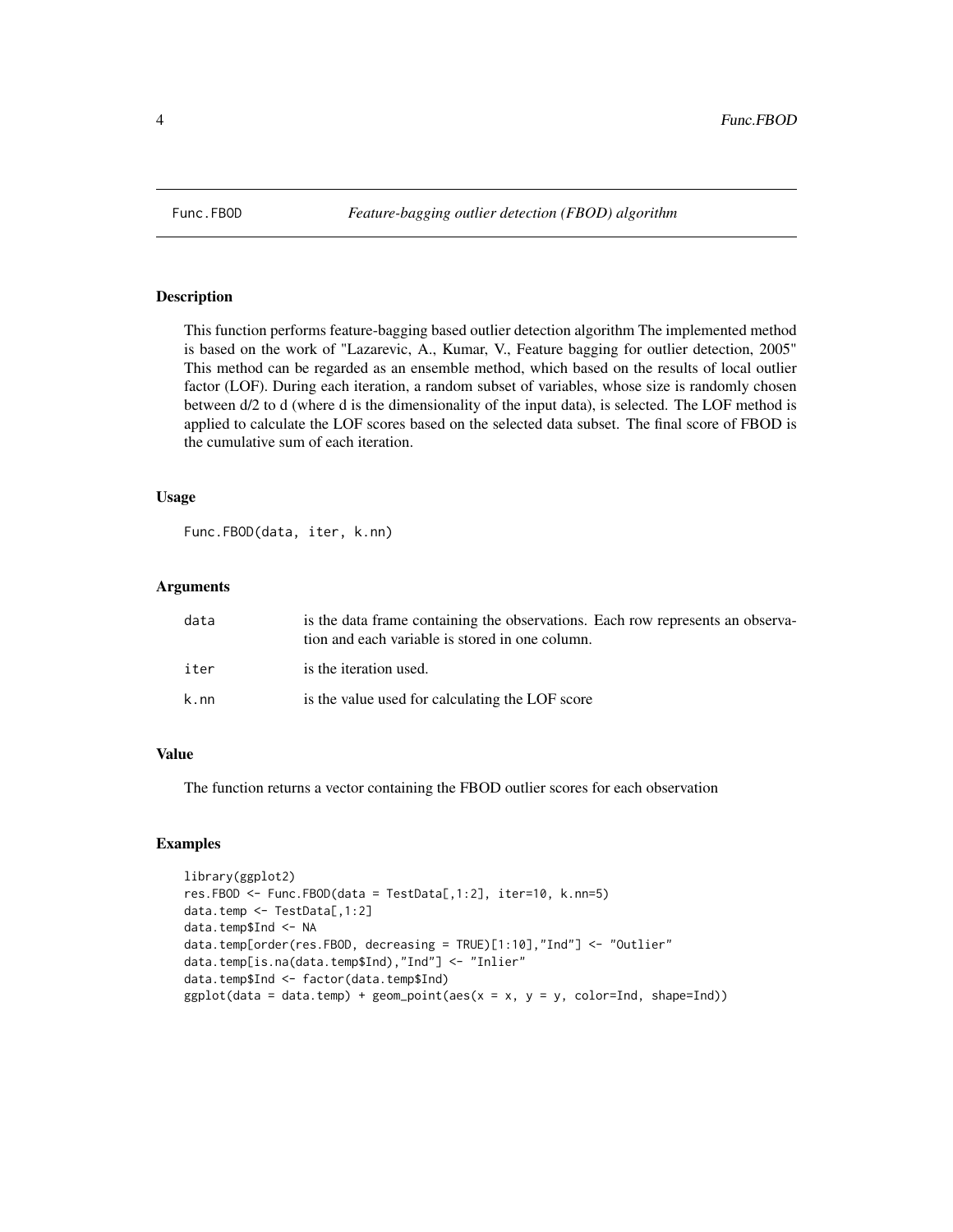<span id="page-4-0"></span>

#### Description

This function calculate the shared nearest neighbors (SNN). SNN is reported to be more robust than k nearest neighbors. Firstly, the k nearest neighbor distances for each observation is calculated. Then, the shared nearest neighbor similarity is calculated based on the result of k nearest neighbor. Note that k.nn should be greater than k.sel.

#### Usage

Func.SNN(data, k.nn, k.sel)

#### Arguments

| data  | is the data frame containing the observations (should be numeric data). Each |
|-------|------------------------------------------------------------------------------|
|       | row represents an observation and each variable is stored in one column.     |
| k.nn  | specifies the value used for calculating the shared nearest neighbors.       |
| k.sel | specifies the number of shared nearest neighbors                             |

#### Value

The function returns the matrix containing the indices of top k shared nearest neighbors for each observation

#### Examples

Func.SNN(data=TestData[,1:2], k.nn=5, k.sel=3)

Func.SOD *Subspace outlier detection (SOD) algorithm*

#### Description

This function performs suspace outlier detection algorithm The implemented method is based on the work of Krigel, H.P., Kroger, P., Schubert, E., Zimek, A., Outlier detection in axis-parallel subspaces of high dimensional data, 2009.

#### Usage

```
Func.SOD(data, k.nn, k.sel, alpha = 0.8)
```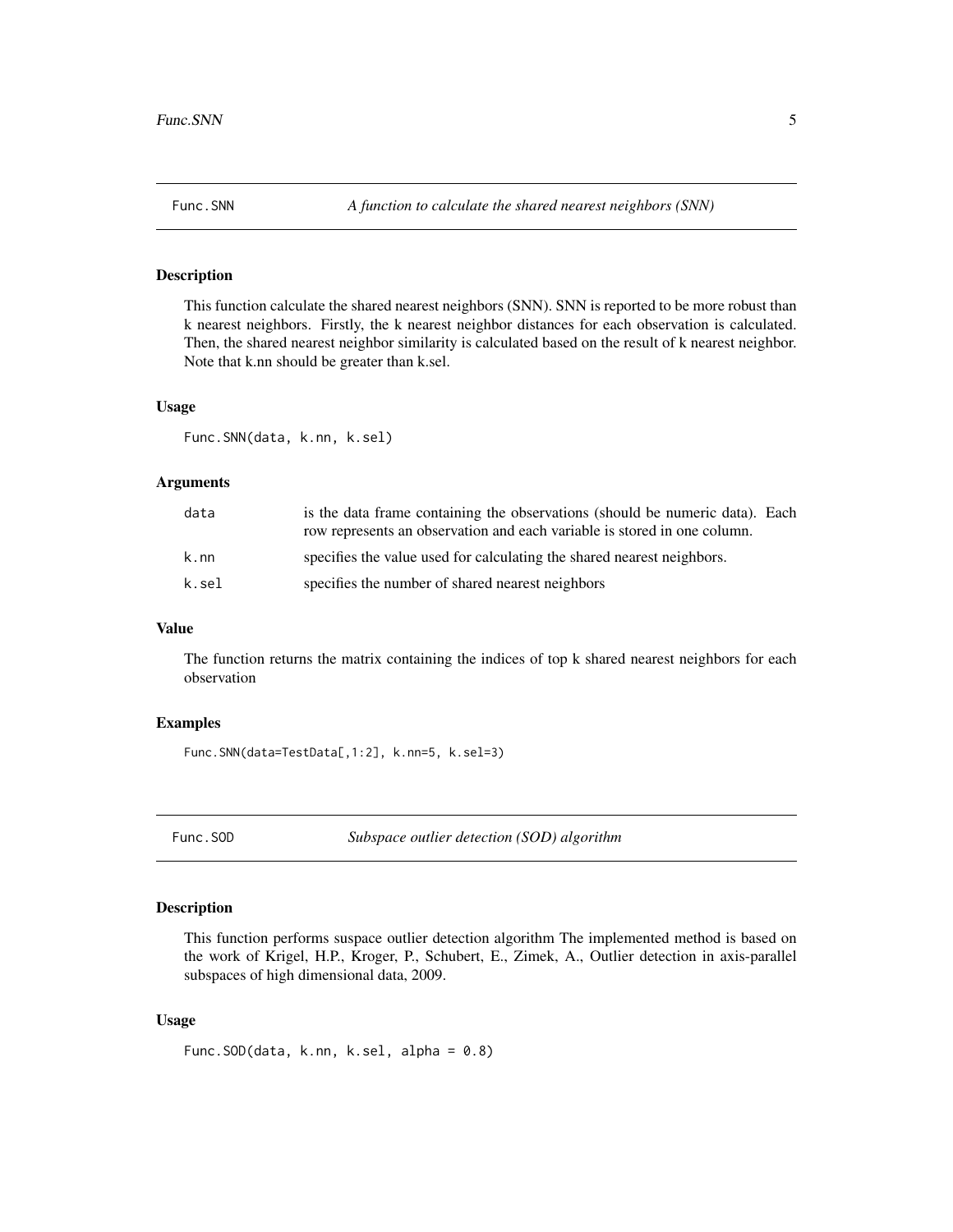#### <span id="page-5-0"></span>**Arguments**

| data  | is the data frame containing the observations. Each row represents an observa-<br>tion and each variable is stored in one column.                  |
|-------|----------------------------------------------------------------------------------------------------------------------------------------------------|
| k.nn  | specifies the value used for calculating the shared nearest neighbors. Note that<br>k.nn should be greater than k.sel.                             |
| k.sel | specifies the number shared nearest neighbors. It can be interpreted as the num-<br>ber of reference set for constructing the subspace hyperplane. |
| alpha | specifies the lower limit for selecting subspace. 0.8 is set as default as suggested<br>in the original paper.                                     |

#### Value

The function returns a vector containing the SOD outlier scores for each observation

#### Examples

```
library(ggplot2)
res. SOD \le Func. SOD(data = TestData[,1:2], k.nn = 10, k.sel = 5, alpha = 0.8)
data.temp <- TestData[,1:2]
data.temp$Ind <- NA
data.temp[order(res.SOD, decreasing = TRUE)[1:10],"Ind"] <- "Outlier"
data.temp[is.na(data.temp$Ind),"Ind"] <- "Inlier"
data.temp$Ind <- factor(data.temp$Ind)
ggplot(data = data.temp) + geom\_point(aes(x = x, y = y, color=Ind, shape=Ind))
```
Func.trans *Outlier score transformation*

#### Description

This function calculate the transformed outlier scores, with the aim of unifying the results from different methods. The method is based on the work of Kriegel, H.P., Kroger, P., Schubert, E., Zimek, A., Interpreting and unifying outlier scores, 2011. It consists of two steps, regularization and normalization. For the ABOD scores, logarithmic inversion is used for regularization For the SOD scores, no action is taken to perform regularization For the FBOD method, the basic regularization, i.e., score-1, is used for regularization For the normalization step, the gaussian scaling method is used. The final output can be interpreted as the outlier probability, ranging from 0 to 1.

#### Usage

```
Func.trans(raw.score, method)
```
#### Arguments

| raw.score | is the scores returned by each method                                          |
|-----------|--------------------------------------------------------------------------------|
| method    | should be a character specifying the method used to generate the raw score. It |
|           | has 3 possible values, "ABOD", "SOD", and "FBOD".                              |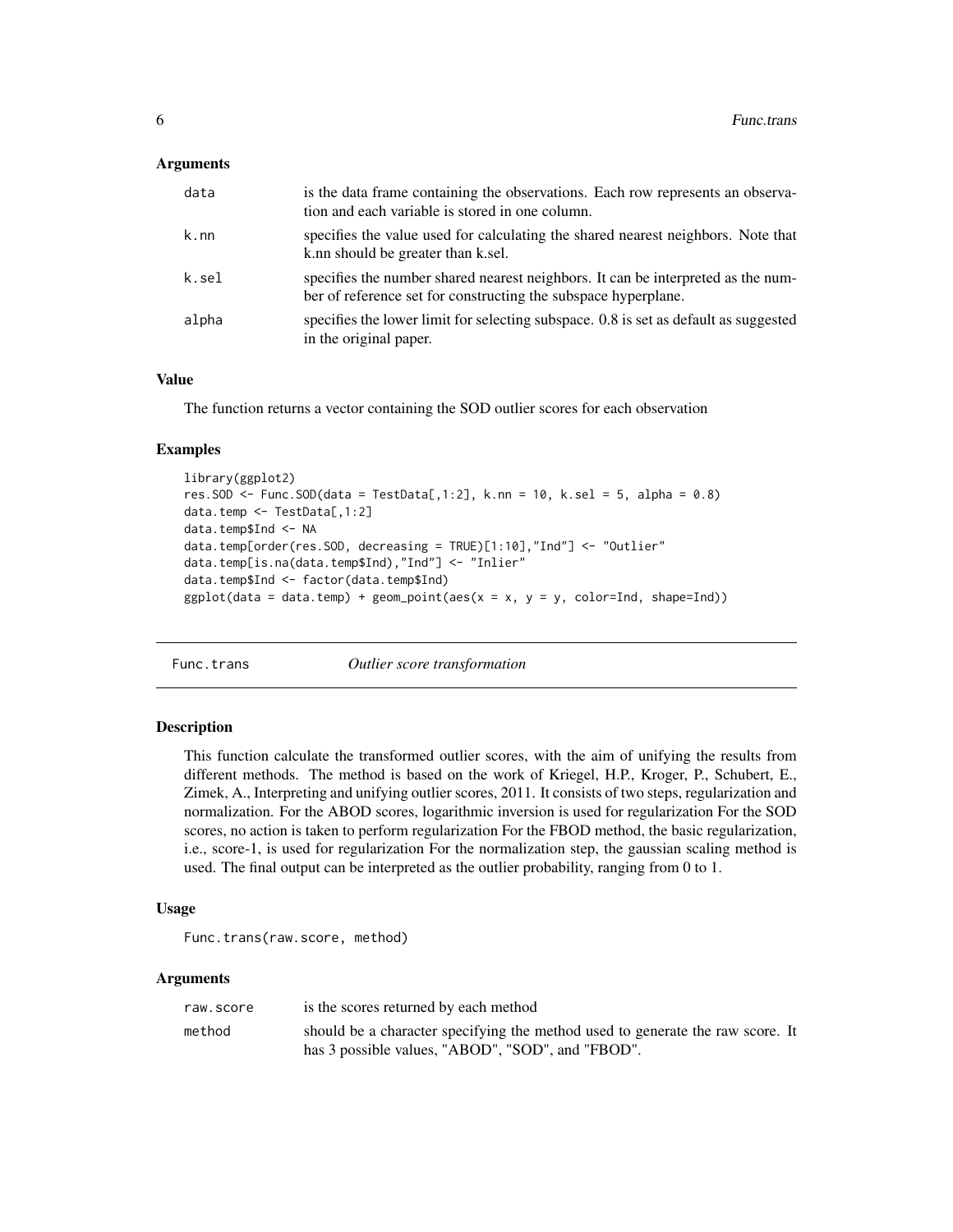#### <span id="page-6-0"></span>Value

The function returns the transformed outlier scores

GoldenStatesWarriors *The player statistics of the Golden States Warriors in the season 2013- 2014*

#### Description

The data contains the statistics of the players in one NBA team, i.e., Golden States Warriors, during the season 2013-2014. It can be obtained from the following website: http://www.basketballreference.com. The data has 18 rows since there were 18 players shown in the lineups for the Golden States Warriors during that season. The data has 27 columns, including the player names, age, games played, games started, minutes played, field goal made, field goal attemps, field goal percentage, 3-pointers made, 3-pointer attemps, 3-pointer percentage, 2-pointers made, 2-pointer attemps, 2-pointer percentages, effective field goal percentage, free throws made, free throw attemps, free throw percentage, offensive rebounds, defensive rebounds, total rebounds, assists, steals, blocks, turnovers, personal fouls, and total points.

#### Usage

data(TestData)

#### Format

A data frame with 18 rows and 27 variables:

TestData *Testing data for testing the performance of different algorithms*

#### Description

The data are generated according to the example in the paper "Kriegel, Kroger, Schubert, and Arthur Zimek, 2009, Outlier Detection in Axis-Parallel Subspaces of High Dimensional Data". The data has 60 rows and 3 variables. The first two variables are the x and y coordinates. The third variable indicates the type of data, i.e., "Pattern\_1", "Pattern\_2", or "Outlier". The first 25 observations belong to "Pattern\_1". Another 25 observations represent "Pattern\_2". The other 10 observations are "Outliers".

#### Usage

```
data(TestData)
```
#### Format

A data frame with 60 rows and 3 variables: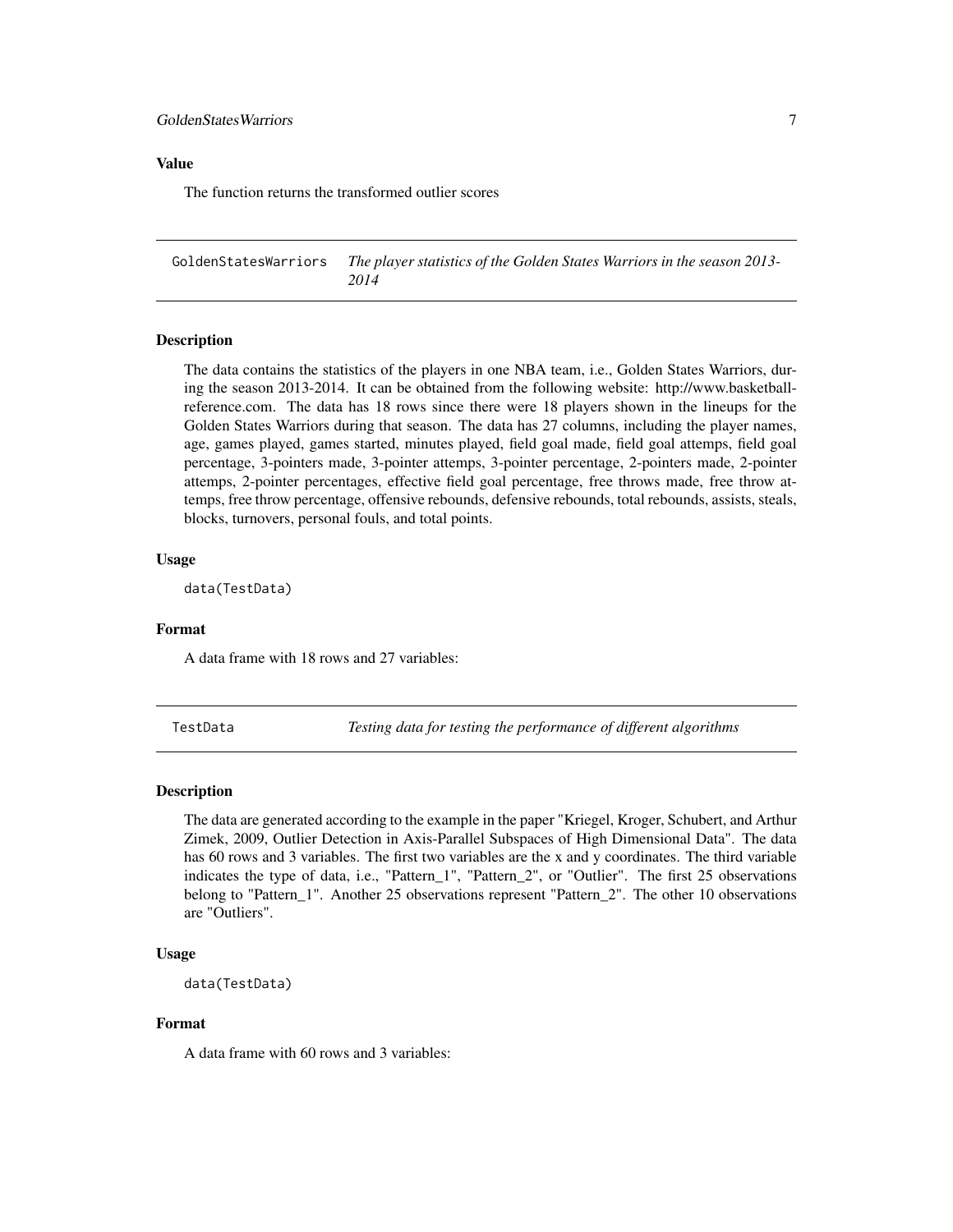### Examples

```
library(ggplot2)
data(TestData)
ggplot(data = TestData, aes(x = x, y = y, shape=Lab, color=Lab)) + geom\_point()
```